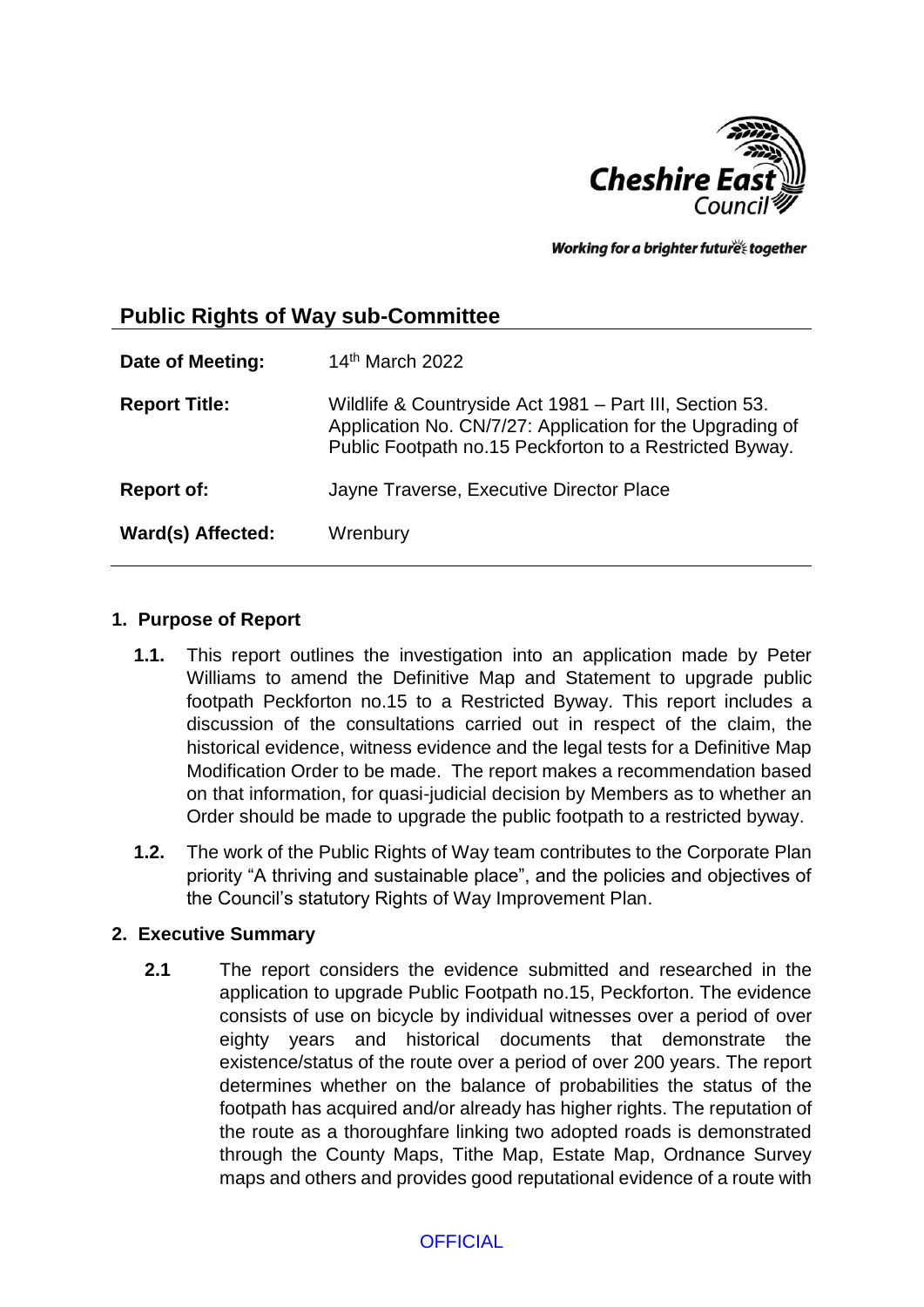rights higher than footpath. The user evidence investigated and discussed provides evidence of use by cyclists over a relevant 20 year period leading to the assertion that Restricted Byway rights have been acquired.

## **3. Recommendations**

- **3.1** An Order be made under Section 53(3)(c)(ii) of the Wildlife and Countryside Act 1981 to modify the Definitive Map and Statement by upgrading public footpath Peckforton no.15 to a restricted byway as shown on Plan No. WCA/023.
- **3.2** Public notice of the making of the Order be given and, in the event of there being no objections within the specified period, or any objections received being withdrawn, the Order be confirmed in exercise of the power conferred on the Council by the said Act.
- **3.3** In the event of objections to the Order being received, Cheshire East Borough Council be responsible for the conduct of any hearing or public inquiry.

## **4. Reasons for Recommendations**

- **4.1** The evidence in support of this claim must show, on the balance of probabilities, that public non-motorised vehicular rights subsist along the claimed route. It is considered there is sufficient use of the route without force, secrecy, or permission, that is without interruption and as of right; to support the existence of restricted byway rights along the route shown between points A - B on Plan No. WCA/023. It is also considered that the historical evidence discovered demonstrates the existence of higher rights than footpath along the route consistent with a restricted byway.
- **4.2** It is considered that the requirements of Section 53(3)(c)(ii) have been met in relation to restricted byway rights and it is recommended that the Definitive Map and Statement should be modified to show Public Footpath no.15, Peckforton as a Restricted Byway.

## **5. Other Options Considered**

**5.1.** Not applicable.

| <b>Option</b> | <b>Impact</b> | <b>Risk</b> |
|---------------|---------------|-------------|
| N/A           | N/A           | N/A         |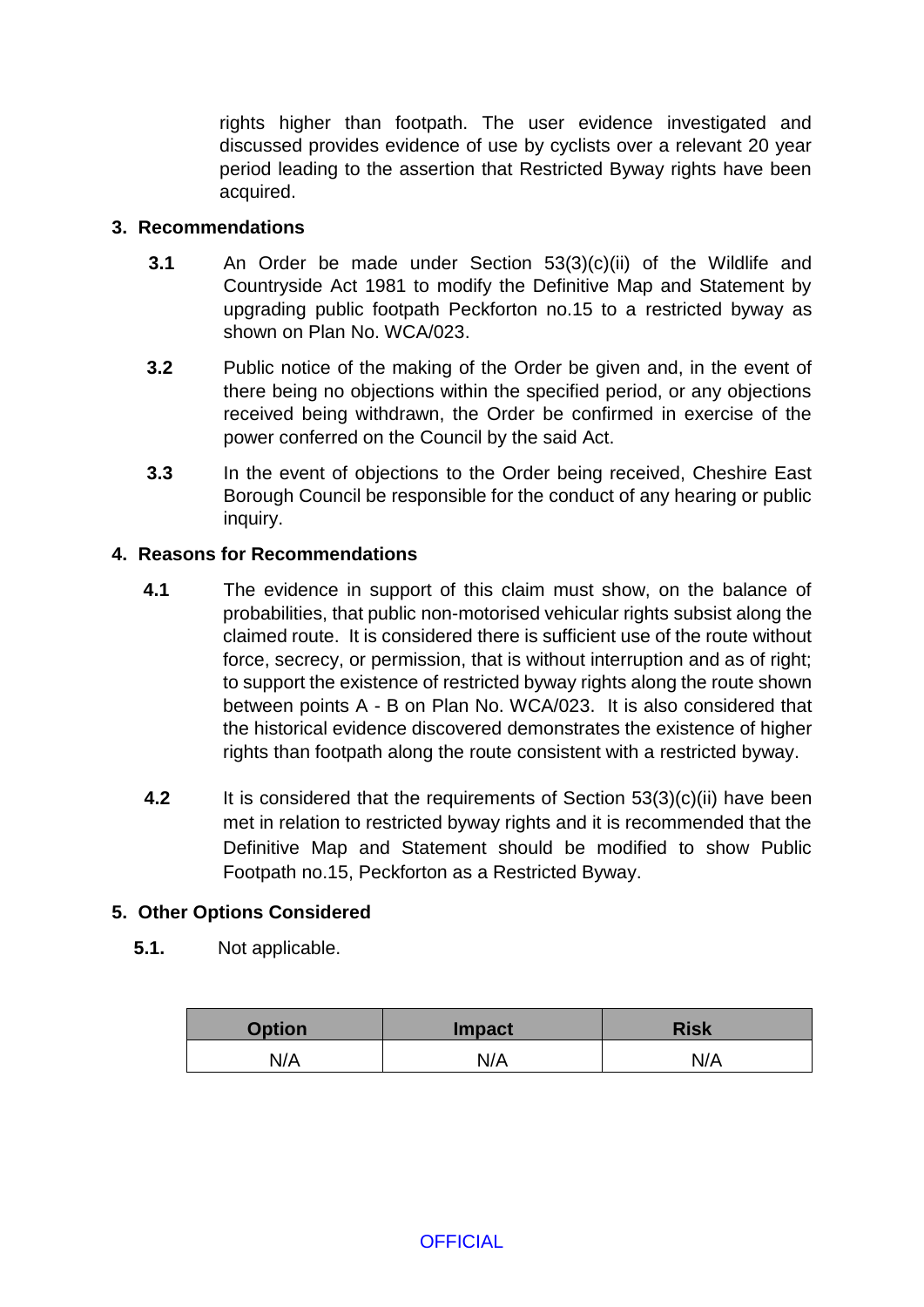## **6. Background**

## *6.1. Introduction*

- **6.1.1** The Application was made to Cheshire East Council in January 2012 by Peter Williams as a representative of the Chester and North Wales Cyclists' Touring Club (now Cycling UK), to upgrade public footpath no.15, Peckforton to a Restricted Byway. The application consisted of user evidence and maps and photographs. A total of 12 user evidence forms were submitted demonstrating use on a bicycle. A further 4 forms were submitted after the consultation process commenced.
- **6.1.2** Further evidence was also submitted in the form of photographs, extracts from the Anfield Circular (Journal of the Anfield Bicycle Club), copies of county maps, Ordnance Survey maps and a Tithe map extract.

## *6.2. Description of the Application Route*

**6.2.1** Peckforton Footpath no. 15 commences on Hill Lane approximately 40 metres south west of the adopted section of Hill Lane (UX 781) and runs in a generally south westerly and westerly direction to its junction with the Cheshire West and Chester Borough and the Burwardsley parish boundaries. It connects here with the continuation of Hill Lane in Burwardsley (UX 1848). The route therefore links two ends of adopted highway. It is formed partly of a bounded lane between sandstone block walls and then between hedges and vegetation before opening out with verges of lower lying vegetation until meeting a field gate with adjacent bridle gate with bridle latch, just to the east of Hill Farm. The land is then wider where it passes the farm up to the Borough boundary. The sandstone walls are intermittently visible at different stages along the more vegetated sections suggesting it was once fully enclosed in this way. There is no visible landmark at the Borough boundary except the start of a tarmacked surface. The surface of the route at its start is tarmacked up to the junction with Pheasantry Cottage then consists of wellworn sandstone setts. A metal vehicular barrier exists shortly after with a metal pedestrian gate to the north side and a gap to the south. Along the route there are a number of sandstone mounting blocks. The sandstone setts are badly damaged in parts and eventually disappear under a stone and earth surface shortly after passing under a bridge.

> A feature of significant note on the route is this bridge, often referred to as the 'Haunted Bridge'. It is a large sandstone structure carrying a track within the adjacent Peckforton Estate across the route, with a headroom of approximately 3.5-4.5 metres.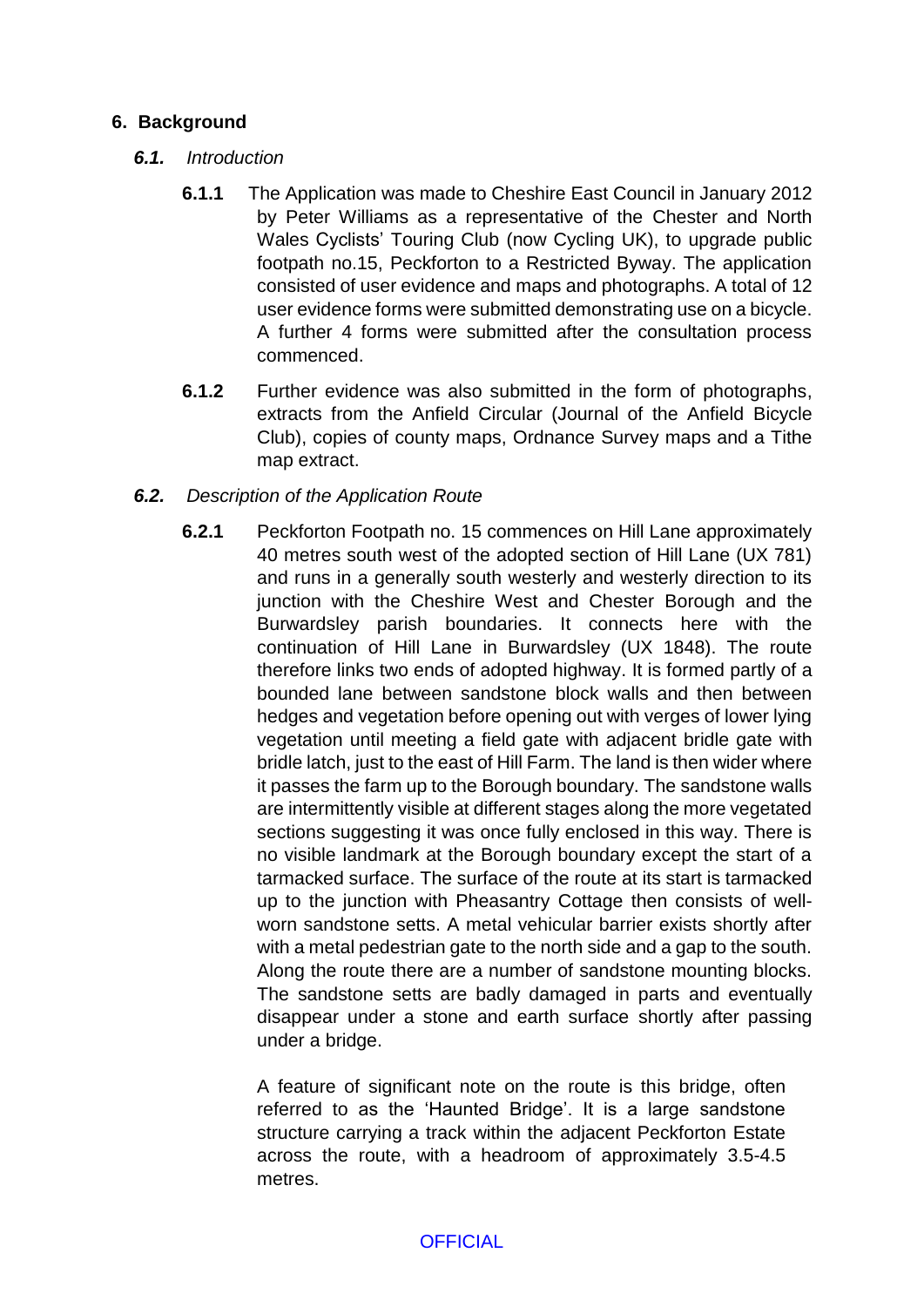The width of the whole route is for the most part at least 3 metres wide; the stone sett section is probably slightly less at 2.6 metres but with some additional width to either side.

#### **6.3** *Main Issues*

**6.3.1** Section 53(2)(b) of the Wildlife and Countryside Act 1981 requires that the Council shall keep the Definitive Map and Statement under continuous review and make such modifications to the Map and Statement as appear requisite in consequence of the occurrence of certain events:-

## **6.3.2** One such event, (section 53(3)(c)(ii)) is where

"(c) the discovery by the authority of evidence which (when considered with all other relevant evidence available to them) shows:-

(ii) that a highway shown in the map and statement as a highway of a particular description ought to be there shown as a highway of a different description;

The evidence can consist of documentary/historical evidence or user evidence or a mixture of both. All the evidence must be evaluated and weighed, and a conclusion reached whether, on the 'balance of probabilities' the rights subsist . Any other issues, such as safety, security, suitability, desirability or the effects on property or the environment, are not relevant to the decision.

**6.3.3** Where the evidence in support of the application is user evidence, section 31(1) of the Highways Act 1980 applies. This states; -

> "Where a way……has been actually enjoyed by the public as of right and without interruption for a full period of twenty years, the way is deemed to have been dedicated as a highway unless there is sufficient evidence that there was no intention during that period to dedicate it."

> This requires that the public must have used the way without interruption and as of right; that is without force, secrecy or permission. Section 31(2) states that "the 20 years is to be calculated retrospectively from the date when the right of the public to use the way is brought into question".

**6.3.4** In the case of*, R (on the application of Godmanchester Town Council) v Secretary of State for the Environment, Food and Rural Affairs (2007),* the House of Lords considered the proviso in section 31(1) of the Highways Act 1980: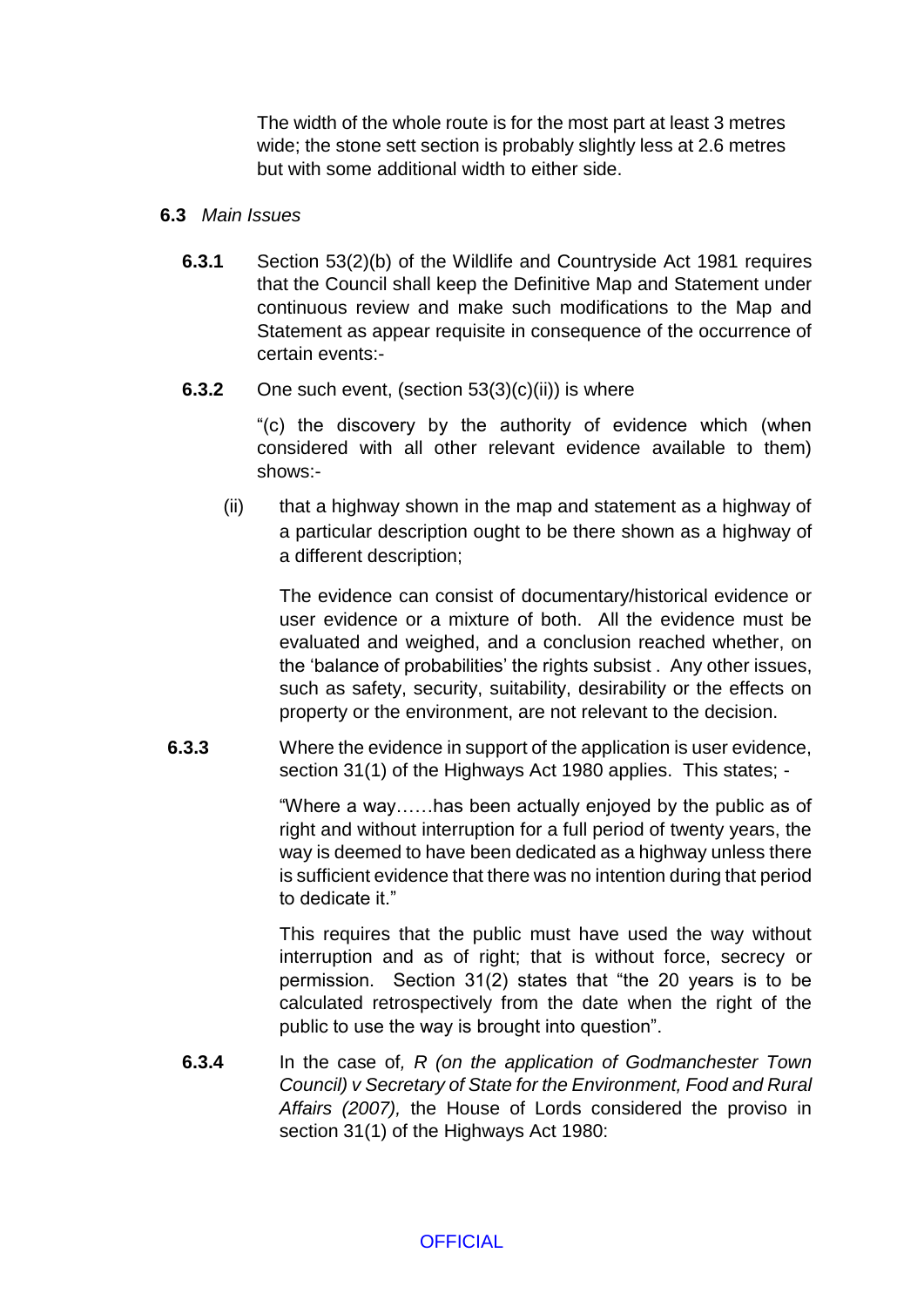*"…unless there is sufficient evidence that there was no intention during that period to dedicate it".* 

The proviso means that presumed dedication of a way can be rebutted if there is sufficient evidence that there was no intention to dedicate the way, during the relevant twenty year period. What is regarded as 'sufficient evidence' will vary from case to case. The Lords addressed the issue of whether the "intention" in section 31(1) had to be communicated to those using the way, at the time of use, or whether an intention held by the landowner but not revealed to anybody could constitute "sufficient evidence". The Lords also considered whether use of the phrase "during that period" in the proviso, meant during the whole of that period. The House of Lords held that a landowner had to communicate his intention to the public in some way to satisfy the requirement of the proviso. It was also held that the lack of intention to dedicate means "at some point during that period", it does not have to be continuously demonstrated throughout the whole twenty year period.

- **6.3.5** For public rights to have come into being through long use, as stated above, a twenty year period must be identified during which time use can be established. Where no challenge to the use has occurred, this period can be taken as the twenty years immediately prior to the date of the application. In this case the date of challenge can be identified as the point at which the signs stating '*No Cycling – permissive horse riders only*' were erected. This is estimated to be about 2010 as this was when a permissive agreement was entered into between Cheshire East Borough Council and parts of the Peckforton Estate. The signage was the event that prompted the making of an application to have the route recorded at a higher status. Consequently, the twenty-year period of use would be 1990 to 2010.
- **6.3.6** The Planning Inspectorate guidelines state, "Section 31, Highways Act 1980, as amended by section 68 of Natural Environment and Rural Communities Act (NERC) 2006, provides that use of a way by non-mechanically propelled vehicles (such as a pedal cycle) can give rise to a restricted byway''.
- **6.3.7** The case of Whitworth v Secretary of State for the Environment, Food and Rural Affairs (2010) is often quoted where there is evidence of use on horseback and pedal cycle. Section 30 of the Countryside Act 1968 gave pedal cyclists the right to ride on a bridleway; consequently, any use from 1968 onwards is said to be "by right". In Whitworth the route was found to have preexisting bridleway status, i.e., it was decided the status was a bridleway prior to 1968. It was suggested that subsequent use by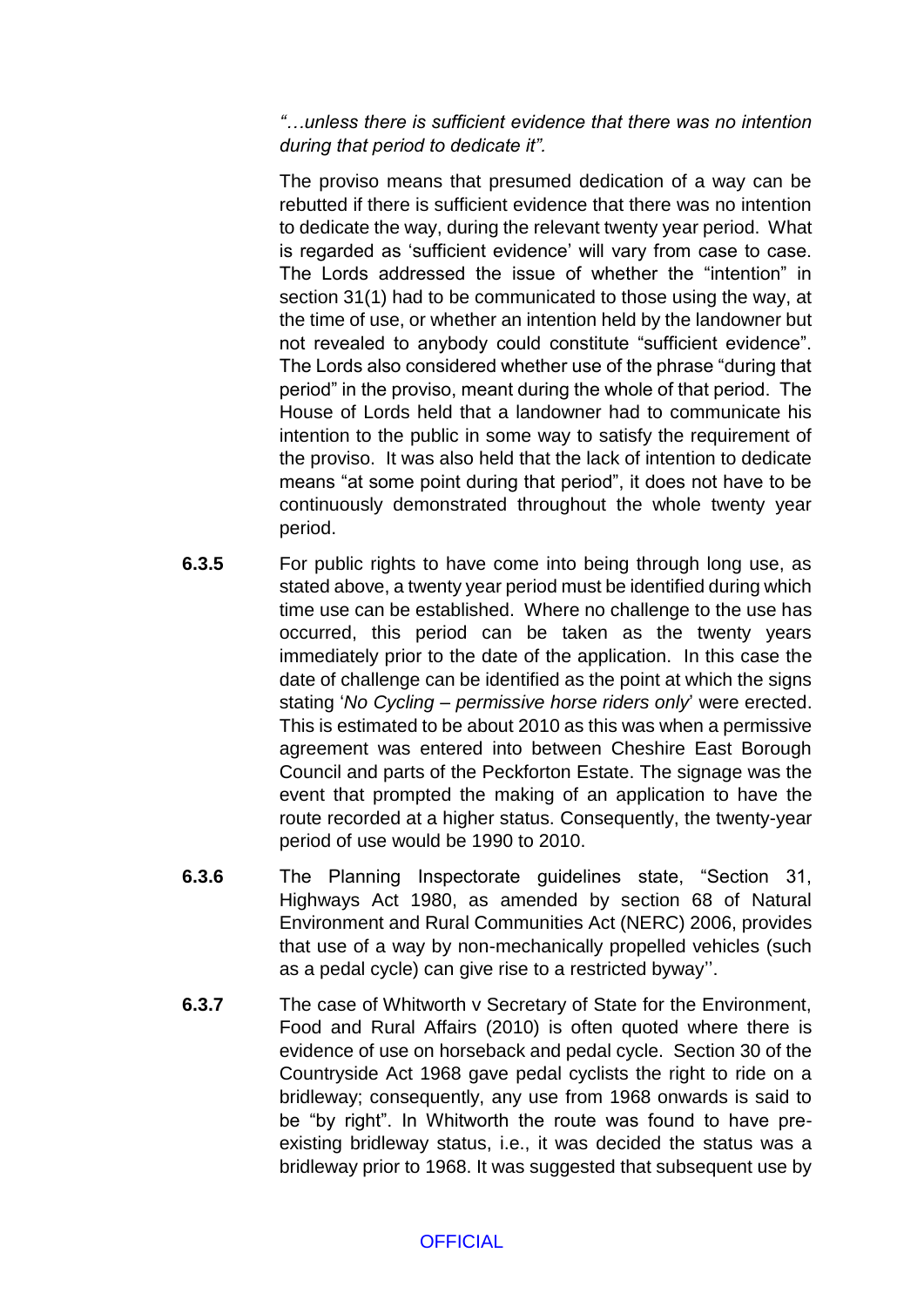cyclists of an accepted, but unrecorded, bridleway, where use of the bridleway would have been permitted by virtue of section 30 of the Countryside Act 1968, could not give rise to anything other than a bridleway.

- **6.3.8** The judge in the Whitworth case, Carnwath LJ, went on to discuss what the outcome would have been had there been no preexisting bridleway status. His view is predicted on user evidence dominated by equestrians, a ratio of 8 equestrians to 2 cyclists (8 v 2). He accepted that regular use by horse riders and cyclists might be consistent with dedication as a restricted byway, it was also consistent with dedication as a bridleway. In such an instance of statutory interference with private property rights, he determined, it was reasonable to infer the dedication "least burdensome to the owner".
- **6.3.9** In these circumstances, Carnwath LJ could equally have decided bridleway or restricted byway status but opted for bridleway as equestrian was the dominant user evidence and he did not want to inflict a more burdensome way on the landowner.
- **6.3.10** When determining whether the status should be bridleway or restricted byway, consideration needs to be given to the dominant user between cyclists and equestrians. In this case, the predominant users are cyclists, as there was no equestrian evidence put forward; this distinguishes the current application from the Whitworth case. A more comparable case to the current application is a decision of the Planning Inspectorate dated 6th April 2017; this concerned a Definitive Map Modification Order made by East Riding of Yorkshire Council. The Order was for the addition of a Restricted Byway. In that case no pre-existing bridleway status was found, the Order route was created as a private road; however, from the 1950s there was evidence of use by the public. The dominant user was pedal cyclists (19 claimed use with a cycle and 3 on horseback). The Inspector determined that the facts were different to the facts in Whitworth; that the evidence of use by cyclists supports the establishment of a restricted byway and concluded that there is no basis from which a less burdensome bridleway can be inferred.
- **6.3.11** In the present case, where there is no evidence of equestrian use (probably due to the permissive agreement that they were consulted on providing them with exclusive use) and where all the evidence is cyclist, it is appropriate to record the status as a restricted byway. Unlike the Whitworth case there is no need to be cautious and record the least burdensome way for the landowner; there is clear dominance by cyclists in this case, with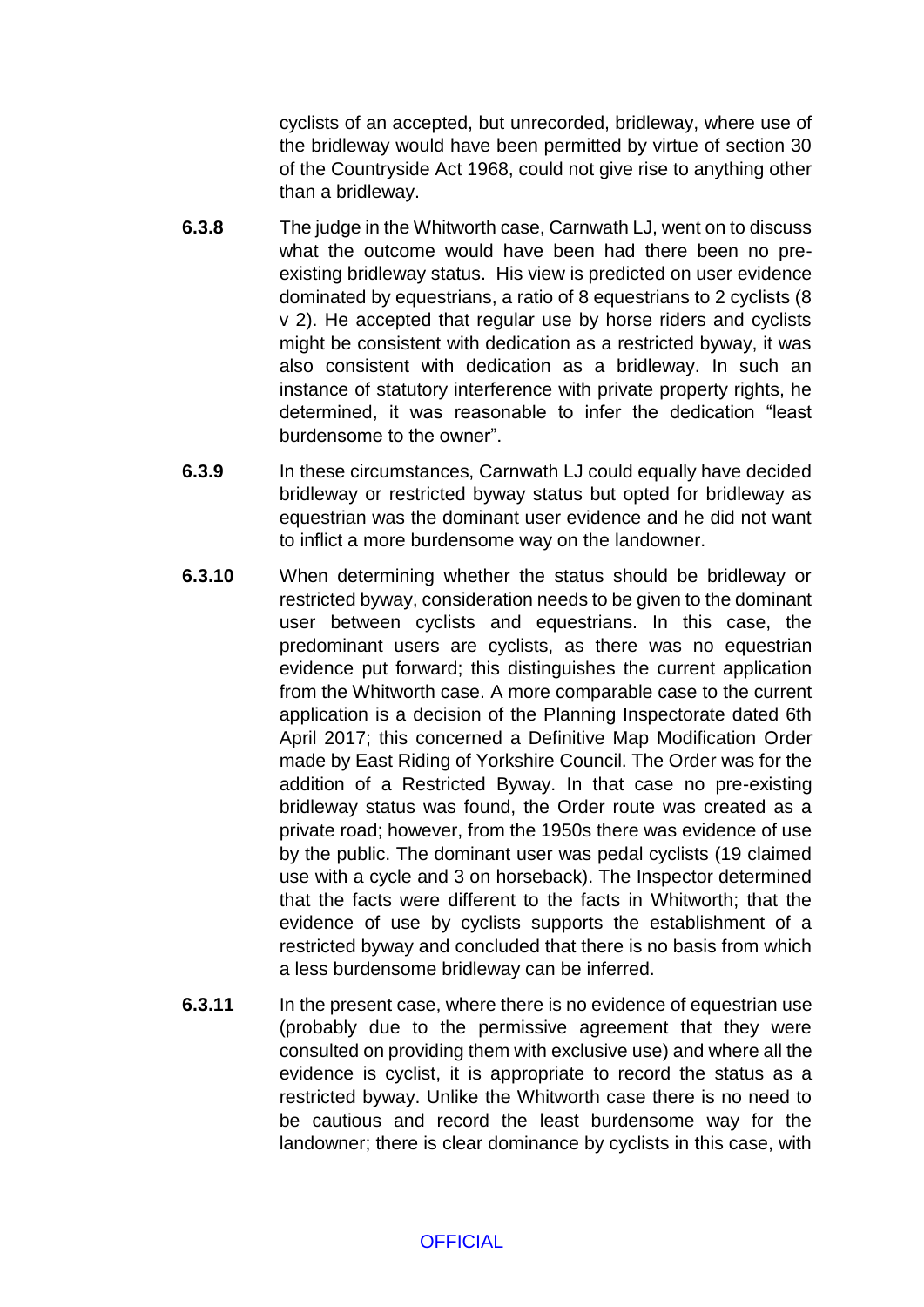no evidenced equestrian use as of right, therefore the appropriate status is that of restricted byway.

- **6.4** *Investigation of the Claim*
- **6.4.1** An investigation of the available evidence has been undertaken. The documentary evidence that has been examined is referred to below and a list of all the evidence taken into consideration can be found in **Appendix 1**.
- **6.5** *Documentary Evidence*

## *County Maps 18th/19th Century*

- **6.5.1** These are small scale maps made by commercial map-makers, some of which are known to have been produced from original surveys and others are believed to be copies of earlier maps. All were essentially topographic maps portraying what the surveyors saw on the ground. They included features of interest, including roads and tracks. It is doubtful whether mapmakers checked the status of routes or had the same sense of status of routes that exist today. There are known errors on many map-makers' work and private estate roads and cul-de-sac paths are sometimes depicted as 'cross-roads'. The maps do not provide conclusive evidence of public status, although they may provide supporting evidence of the existence of a route.
- **6.5.2 "***Among nearly 700 separate printed maps of Cheshire relating to the period from 1577 to 1900 only a handful were based on systematic and first-hand surveys of the countryside*." (The Historic Society of Lancashire and Cheshire Occasional Series Volume 1 – A survey of the County Palatine of Chester PP Burdett 1777). Aside from the Ordnance Survey maps which are listed later; the ones referenced below are four of a total of five of those based on a first hand survey, excluding Christopher Saxton's map of 1577.
- **6.5.3** *PP Burdett 1777;* this map shows the route of Hill Lane as a continuous route from Stone House Lane in Peckforton to Burwardsley and is depicted as a cross road in the key. On the *Greenwood map of 1819,* the route is also shown as a cross road, connecting Peckforton and Burwardsley. The route is shown in the same way as Stone House Lane and other roads currently recorded as highways. On *Swire & Hutchings map of 1829* the route is again shown as a cross road and depicted in the same way as on the previous maps. *A Bryant's Map 1831* is the first map to show a slightly altered alignment of Hill Lane. There is still a through route and on the coloured version of the map, it is recorded as a good cross and driving road. This is the same depiction as Stone House Lane however the connecting route in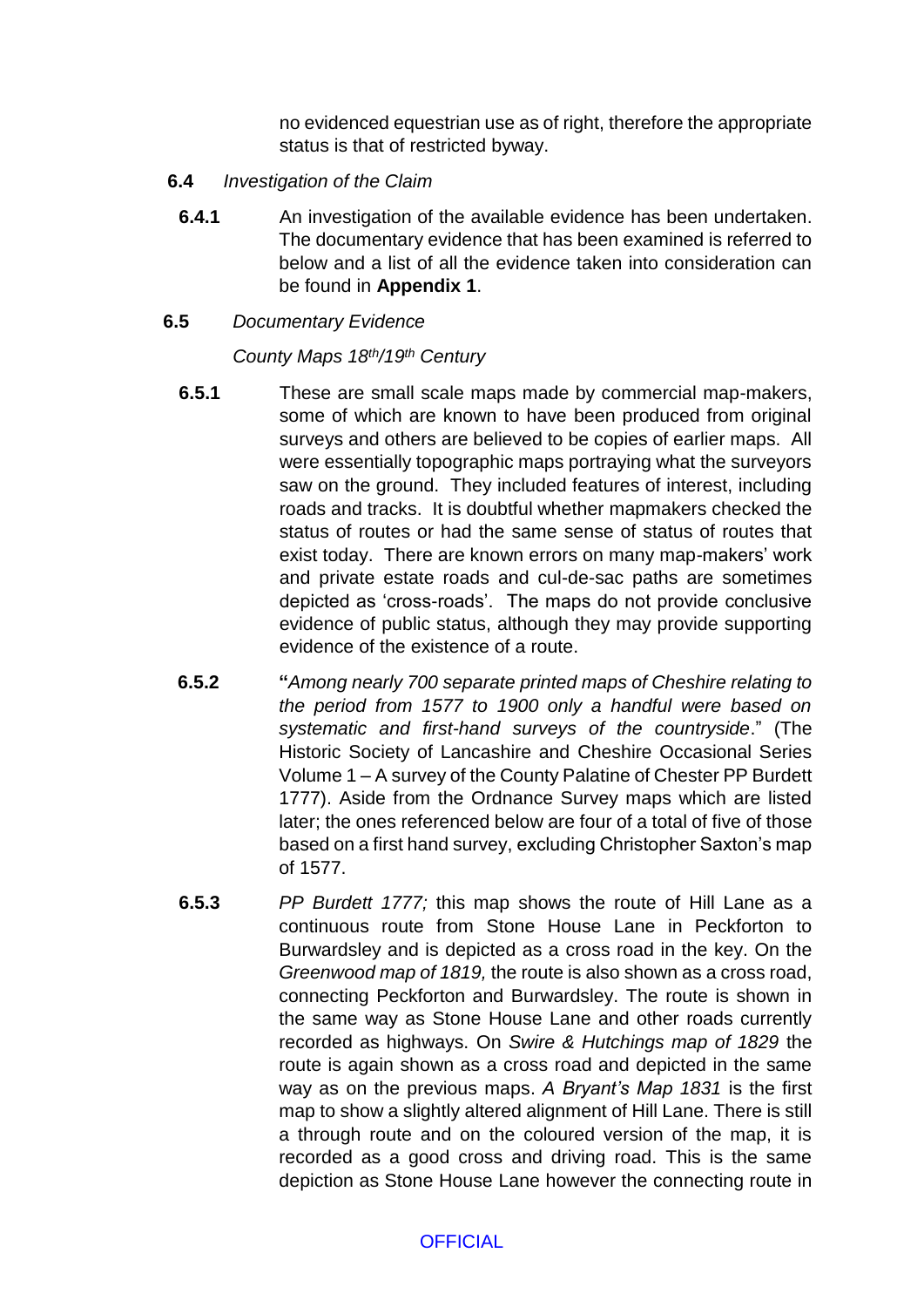Burwardsley is shown as a Lane or Bridleway. It should be noted though that this route is an adopted highway over the border in the borough of Cheshire West and Chester. The change of alignment occurs in the centre of the route near where they now exists a bridge across the route, known colloquially as the 'haunted bridge'. It could be the case that this difference only shows on this map as it was mapped at a more detailed scale.

## *Tollemache Estate Map c 1831*

 **6.5.4** This map was produced for the Estate by the surveyor John Timmis. The route is shown similarly depicted as in Bryant's Map which is consistent with it being produced at a similar time. The route is annotated in pencil 'Hill Lane' and does not have a reference number as the land parcels surrounding it do, consequently it is not recorded in the accompanying book of reference.

## *Tithe Records*

#### **6.5.5** *Peckforton Tithe Map and Apportionment 1846*

Tithe Awards were prepared under the Tithe Commutation Act 1836, which commuted the payment of a tax (tithe) in kind, to a monetary payment. The purpose of the award was to record productive land on which a tax could be levied. The Tithe Map and Award were independently produced by parishes and the quality of the maps is variable. It was not the purpose of the awards to record public highways. Although depiction of both private occupation and public roads, which often formed boundaries, is incidental, they may provide good supporting evidence of the existence of a route, especially since they were implemented as part of a statutory process. Non-depiction of a route is not evidence that it did not exist; merely that it did not affect the tithe charge. Colouring of a track may or may not be significant in determining status. In the absence of a key, explanation or other corroborative evidence the colouring cannot be deemed to be conclusive of anything.

The Tithe Map of Peckforton dated 1846, is a second class map, shows the full extent of Hill Lane linking Stone House Lane to the boundary with Burwardsley in the borough of Cheshire West and Chester. The route is shown largely between solid lines and is excluded from the parcels of land either side and does not have an apportionment number. All surrounding land is shown as belonging to John Tollemache. It is coloured in a similar way to other routes that are now recorded as roads but also the same as some routes that are now recorded as public footpaths. The route has changed in the central section from how it is shown on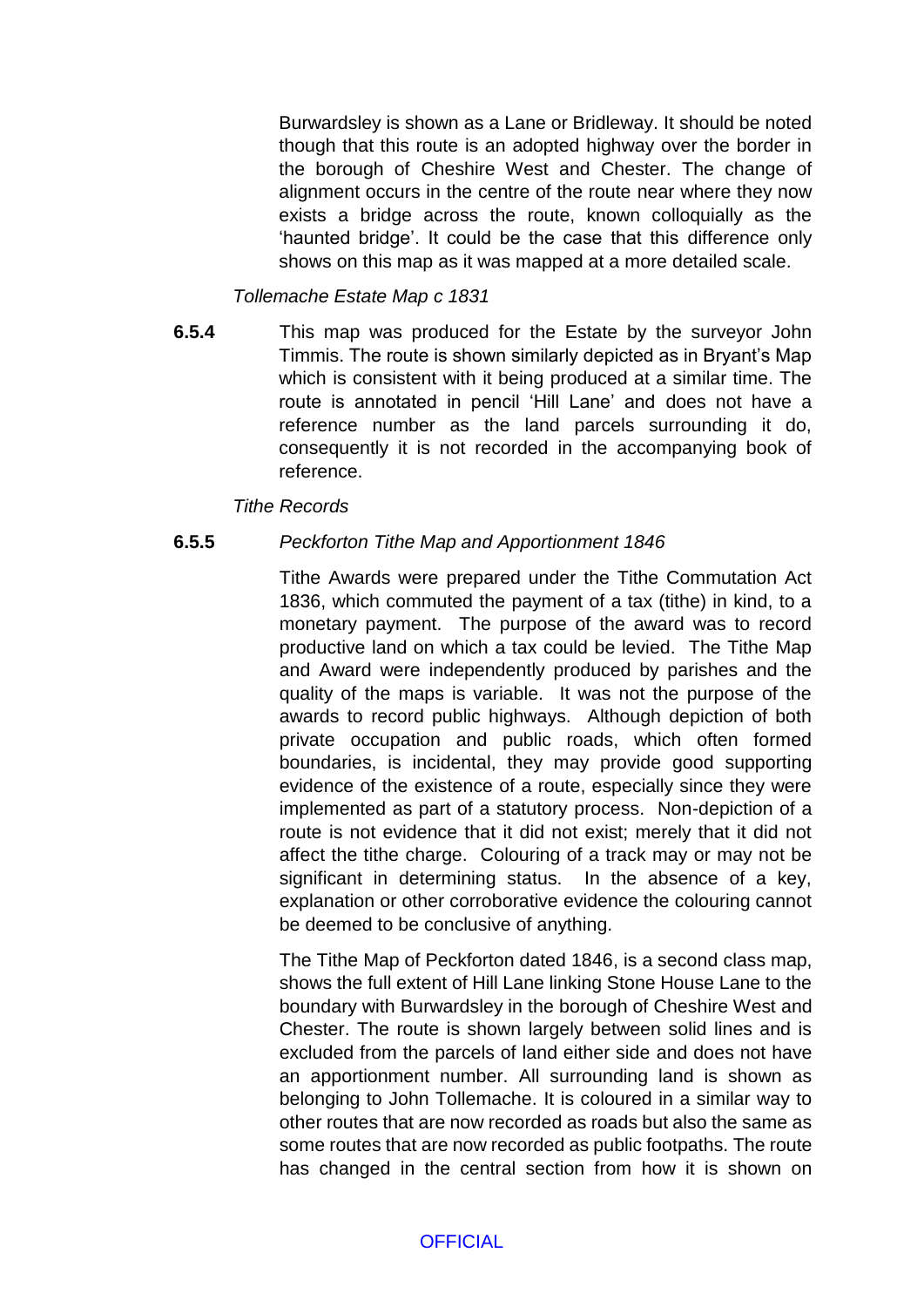Bryant's Map as the bridge is now depicted and Hill Lane is shown running underneath in a more direct alignment. This gives a potential timeline for the construction of the bridge being between 1831 and 1846.

### **6.5.6** *Quarter Sessions*

The Quarter Sessions index 1762-1967 in the County Record Office was consulted and no evidence for a legal diversion or stopping up of any part of the claimed route was found.

## **6.5.7** *Ordnance Survey Records*

Ordnance Survey (O.S.) mapping was originally for military purposes to record all roads and tracks that could be used in times of war; this included both public and private routes. These maps are good evidence of the physical existence of routes, but not necessarily of status. Since 1889 the Ordnance Survey has included a disclaimer on all of its maps to the effect that the depiction of a road is not evidence of the existence of a right of way. It can be presumed that this caveat applied to earlier maps.

## *O.S. 1st edition 1 inch 1842*

This mapping shows the route throughout and accurately reflects how it is shown on Bryant's Map of 1831. This narrows the timescale within which the alignment was altered, in the central section, by the construction of the bridge over the route. This now puts it between 1842 and 1846 when it is first shown on the Tithe Map.

## *O.S. 1st Edition County Series 25" to 1mile 1875*

The route is shown on this map in the same alignment as it is in the current day. It has a reference number of 61 which is identified in the corresponding book of reference as 'Road' and applies to the full route from Stone House Lane through to the Borough/ Parish boundary. The route is open at the boundary continuing unimpeded through to Burwardsley. The change noted for the first time on Bryant's Map, the inclusion of a bridge over the route, is shown on this map

*O.S. 2nd Edition County Series 25'' to 1 mile 1897*

The route is shown throughout in the same way as on the 1<sup>st</sup> edition.

*O.S. 3rd Edition County Series 25'' to 1 mile 1909*

The route is again shown throughout unchanged from the previous edition.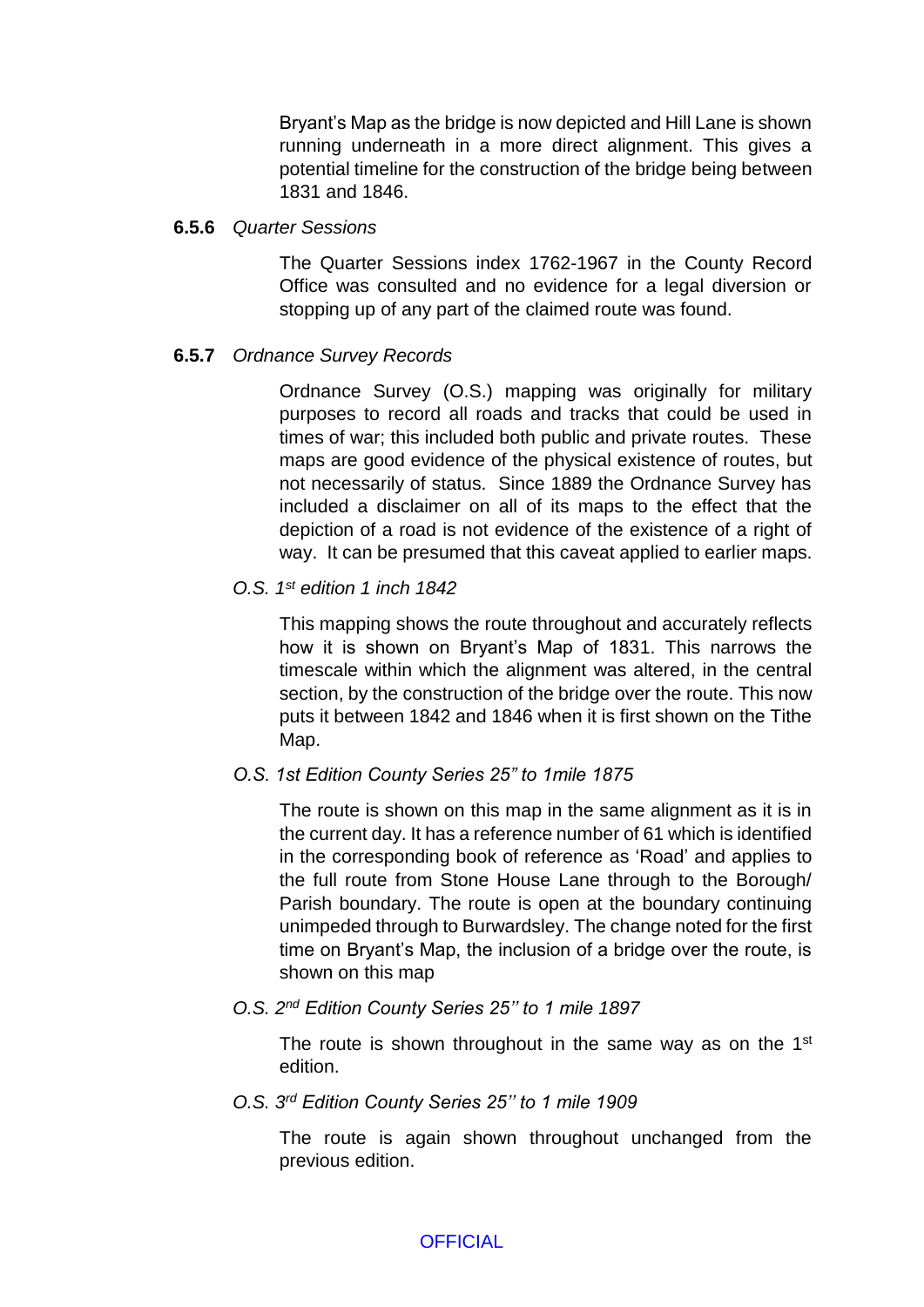#### *O.S. revised New Series 1: 63,360 (1 inch: 1 mile) 1897*

The route is here shown as fenced (bounded) throughout and referred to in the key as a third class metalled road. Again, this is the same as the route it joins across the boundary into Burwardsley.

#### *O.S. Book of Reference 1875*

The Ordnance Survey Books of Reference record acreages and usually land uses, of each land parcel on the 25 inch maps. The route, Hill Lane, is shown on the 1<sup>st</sup> Edition map as number 61 which equates in the book of reference for the Parish of Bunbury as 'Road' 1.74 acres.

#### *O.S. Boundary Remarks Book 1892*

The Boundary Remark Books (also called Perambulation Books) in this series are small booklets containing hand-drawn strip maps. They were prepared by the Ordnance Survey to record original information on public boundaries under the provisions of the Ordnance Survey Act 1841. The maps show boundary and related ground features and carry the signatures or marks of the meresmen (local people with knowledge of the parish boundaries) for the parishes on each side of the boundary.

The sketch maps along the boundary of Peckforton township and Burwardsley show the details of anything of note along its length. The survey has an O.S. stamp of 1892 on the front of the book; on the pages relating to this specific township, there is a signature and notes from the individual 'meresman' stating that the survey is verified with a date of  $27<sup>th</sup>$  February 1872 and a signature, W.Cawley. The sketch shows a bounded lane crossing the boundary with a building at each opposite corner on either side of the boundary. These help identify it as Hill Lane as these buildings can be seen on the 1875 O.S. map. From the lane there is written 'to Burwardsley' indicating that the route is a thoroughfare.

#### **6.5.8** *Bartholomew's Half Inch to a Mile*

These maps were revised for the benefit of tourists and cyclists with help from the Cyclists' Touring Club (CTC). Local CTC members would generally have cycled every available route in their area, and it is subsequently assumed that any route that appeared on these maps had initially at least, been used without hindrance. These maps were well used by cyclists for their outings so the depiction here is likely to have led to it being used.

The 1902 version shows the route as a road classed as 'Indifferent' (passable) in the key. This is the same notation as the continuation in Burwardsley. The 1923 new series shows the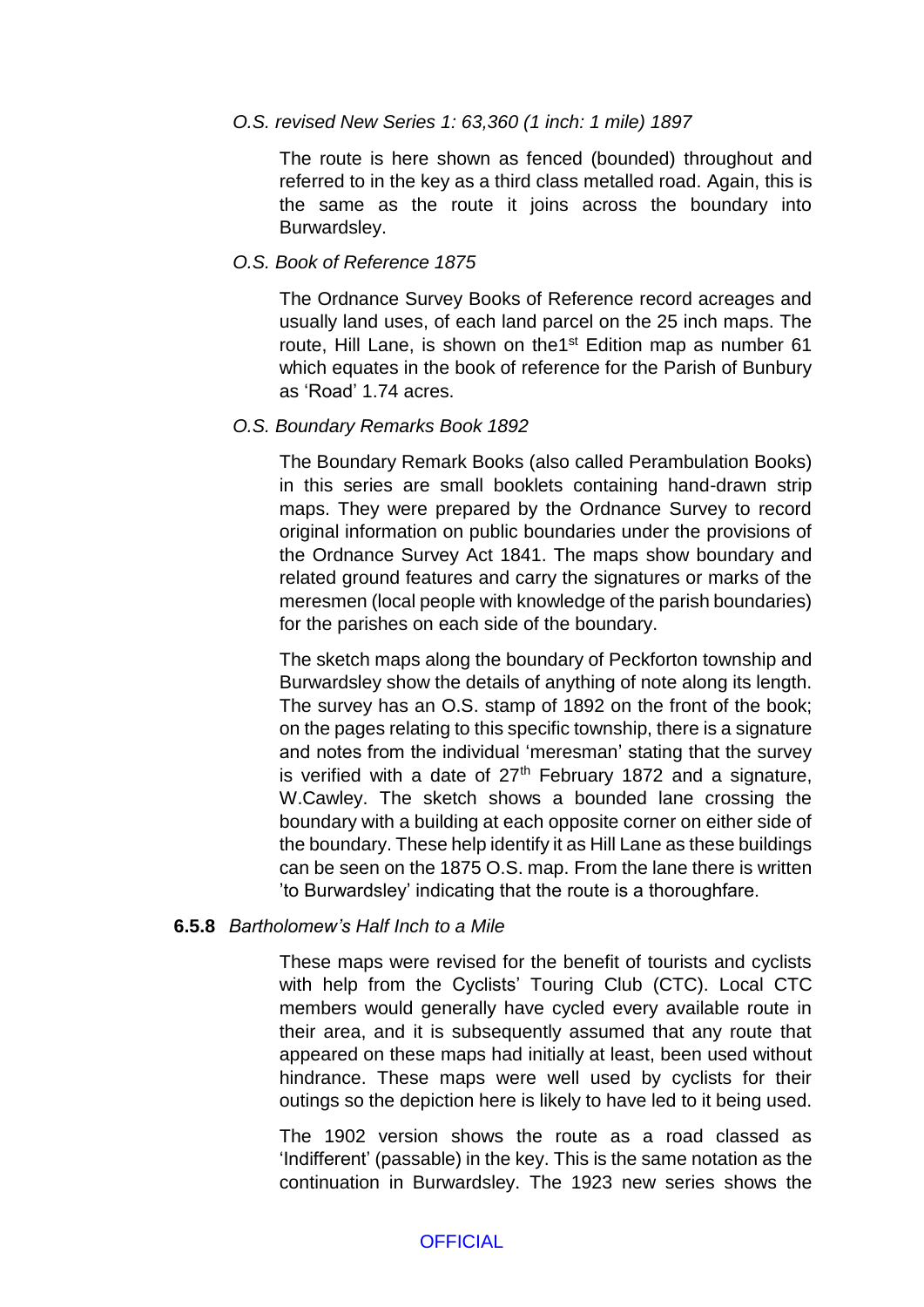route as a secondary road (motoring roads), as is its continuation into Burwardsley. The 1941 revised edition has downgraded the route to an 'other road', depicted by an uncoloured bounded lane, again with the adjoining section in Burwardsley shown the same.

#### **6.5.9** *Finance Act 1910*

The Finance Act of 1910 involved a national survey of land by the Inland Revenue so that an incremental value duty could be levied when ownership was transferred. Land was valued for each owner/occupier and this land was given a hereditament number. Landowners could claim tax relief where a highway crossed their land. Although the existence of a public right of way may be admitted it is not usually described or a route shown on the plan. This Act was repealed in 1920.

Two sets of plans were produced: the working plans for the original valuation and the record plans once the valuation was complete. Two sets of books were produced to accompany the maps; the field books, which record what the surveyor found at each property and the so-called 'Domesday Book', which was the complete register of properties and valuations.

The plan for this area was missing in the County Record office so a copy was sourced from the National Archive in Kew. The plan was not however marked up and coloured as is usual therefore it was not possible to cross reference the plan with the Domesday Book.

#### **6.5.10** *Pre Definitive Map Records*

The Public Rights of Way team hold records that pre-existed the Definitive Map process. The route is not shown on any of these maps.

## **6.5.11** *Definitive Map Process – National Parks and Access to the*  *Countryside Act 1949*

The Definitive Map and Statement is based on surveys and plans produced in the early 1950s by each parish in Cheshire, of all the ways they considered to be public at that time. The surveys were used as the basis for the Draft Definitive Map.

There is no survey schedule for Footpath 15, and it is not shown on either the Parish Map or on the Footpath Society Map. The Parish Map is annotated with UC/5/113 near to the end of the extent where the route is currently adopted and there is another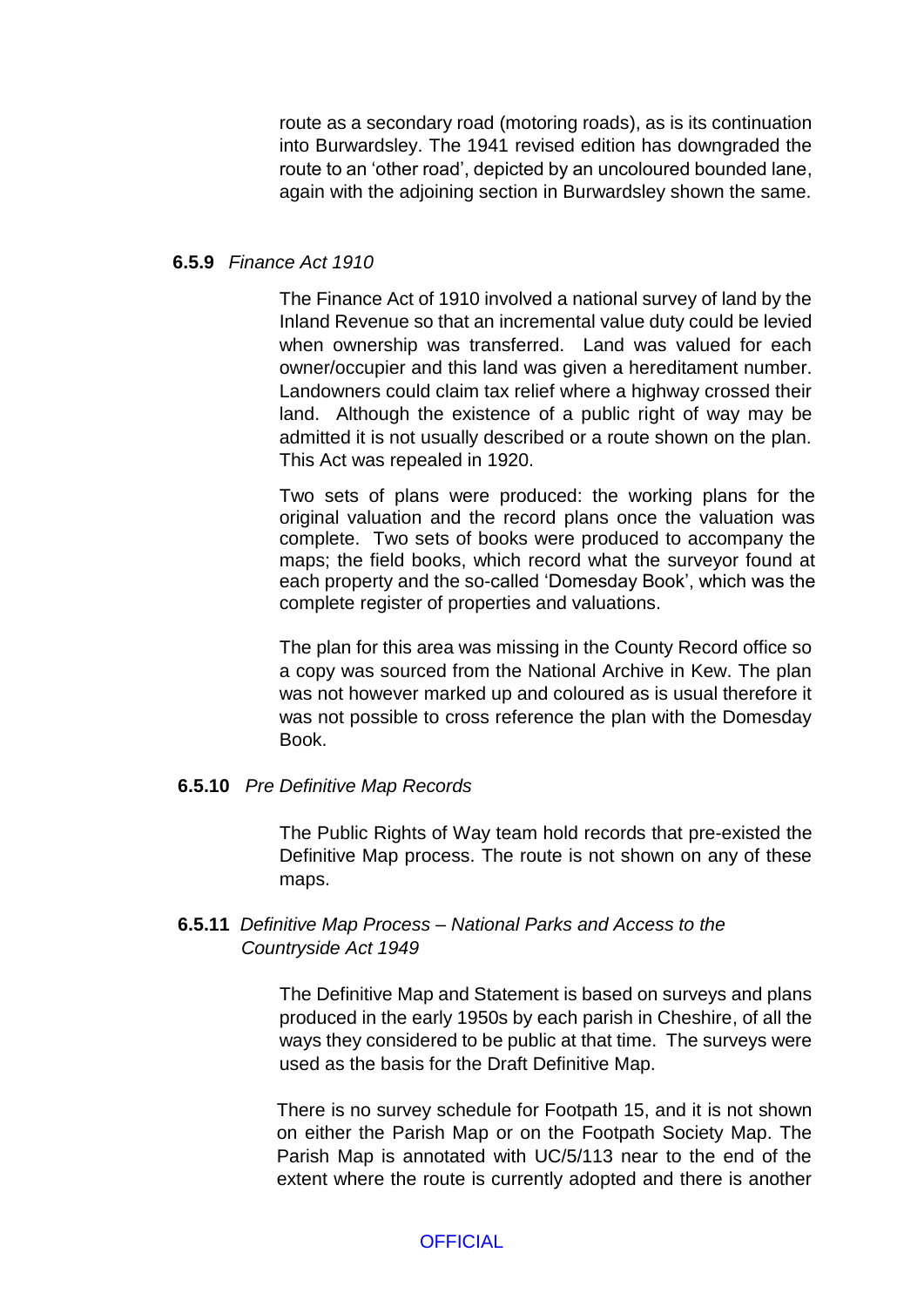annotation 'see file 5/670' adjacent to the section of route east of the bridge. Included within these survey documents is a 'Rough Draft' map that the Parish produced which then shows part of Hill Lane as an unclassified county road up to its junction with Footpath no. 4, then the continuation to the Burwardsley boundary is shown as Footpath no. 15. This situation is replicated on the official Draft Map and continues through the Provisional Map stage and onto the official Definitive Map.

## *Section 31(6) Highways Act 1980*

 Under this provision of the Act, a landowner may submit a Statement and Plan to the local authority, declaring the extent of their landownership and depicting the rights of way that they accept to exist. This and a subsequent statutory declaration, have the effect of asserting that the landowner has no intention of dedicating any further right of way over their land.

The Peckforton Estate is made up of different landowning interests, four in total. In 2008 the Estate submitted Statements and Plans for the each of these landholdings. The route was not included on any of the plans thus indicating that it was land outside the Estate's ownership. This is contrary to the current situation where the lane has been registered as belonging to the Estate. These Statements and Plans apply for a ten year period and need to be renewed within that time to stay active. There was no renewal in this case.

#### **6.5.12** *Land Registry Information*

The section of Hill Lane between the entrance to Pheasantry Cottage to the east to the approximate position of the field gate to the east of Hill Farm, is registered to members of the Tollemache family as Trustees of the Peckforton Children's Settlement. This land was registered in 2009 and we know from the Section 31 documents that in 2008, this lane was not registered to this landowner and possibly was not registered at all. The land continuing to the west up to the boundary with Burwardsley is also registered to the Honourable Edward Tollemache; this includes Hill Farm and the extent of the lane with land to the north and south of the Lane. This also appears to have been first registered in 2009. There is a short section of Lane between the extent of the recorded highway in Cheshire East and the registered ownership of the Lane, which is not registered. It is possible that the adopted highway should extend further and encompass this stretch as this is also the extent of the tarmacked surface.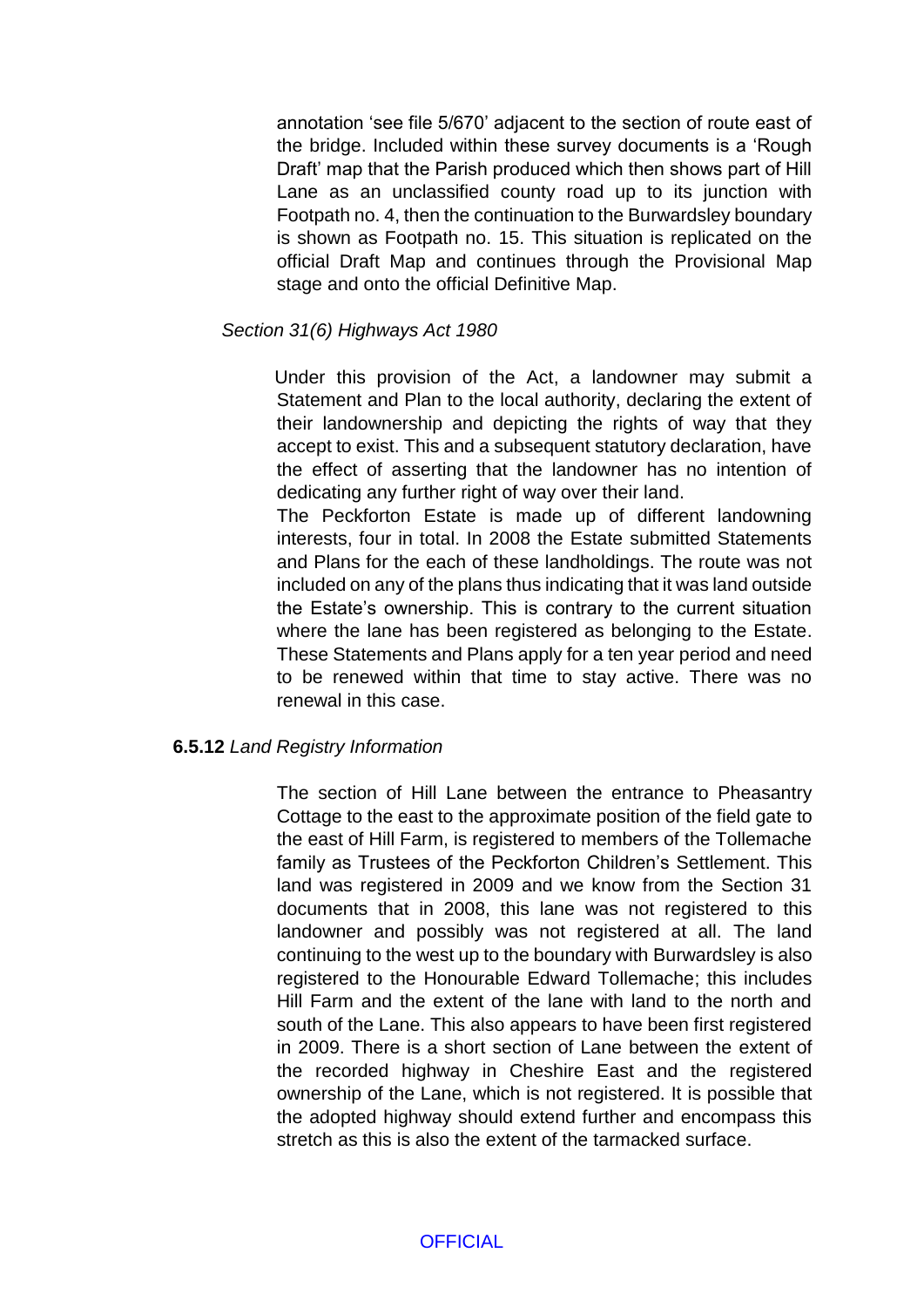### **6.5.13** *Photographs and other evidence*

A number of witnesses submitted photographic evidence of the route including contemporaneous photos of their use of the route. One of these is a small black and white photograph of unknown age but given the clothing being worn and the type of bicycle shown it could be from the late 1930s. The cyclist is opening a field gate across the track which may correspond to the current location of a field gate near to Hill Farm. There is another colour photograph from 1963 of an Anfield Bicycle Club outing. There is also a copy of extracts from the Journal of the Anfield Bicycle Club, which is a very long established organisation dating back to 1879. One extract from  $8<sup>th</sup>$  July 1961 is a write up of a party of cadets from the Cycling Club and describes their return route as 'over the Peckforton Gap' and refers to the 'Haunted Bridge'. Another extract from 23rd April 1994 describes the 'steep climb to Burwardsley and the Haunted Bridge – Peckforton gap'. Also submitted was a record of 10 Club outings that referenced usage of Hill Lane. These span between 1961 and 2007 excluding 1967 -77.

Several witnesses referred to the signage that advertised the Malpas Loop as part of the National Byway®. The National Byway Trust advertises and signs cycling routes and loops that use quieter roads and non-traffic routes to explore places of interest. The Trust played a major role in development of the Government's National Cycle Strategy Maps and routes are available on their website. The Malpas Loop is shown and includes this route.

Witnesses also refer to the current and previous 1:25,000 O.S. maps which depict the route as 'other routes with public access'. The status of routes shown with this notation are not specified but they suggest a status greater than footpath.

One witness refers to anecdotal evidence of a photograph of the celebrity chef/ presenter Lloyd Grossman on the route near the Haunted Bridge which appeared in the journal 'Cycle' in the December edition 2007/08.

#### **6.6** *Witness Evidence*

*6.6.1* The Application, when made in 2012, was accompanied by 11 user evidence forms. Since that time a further 7 have been submitted. Of the original 11, 3 witnesses have since deceased. One of these was 99 in 2015 when he dictated his Statement to the applicant. Another now lives in South Africa so was not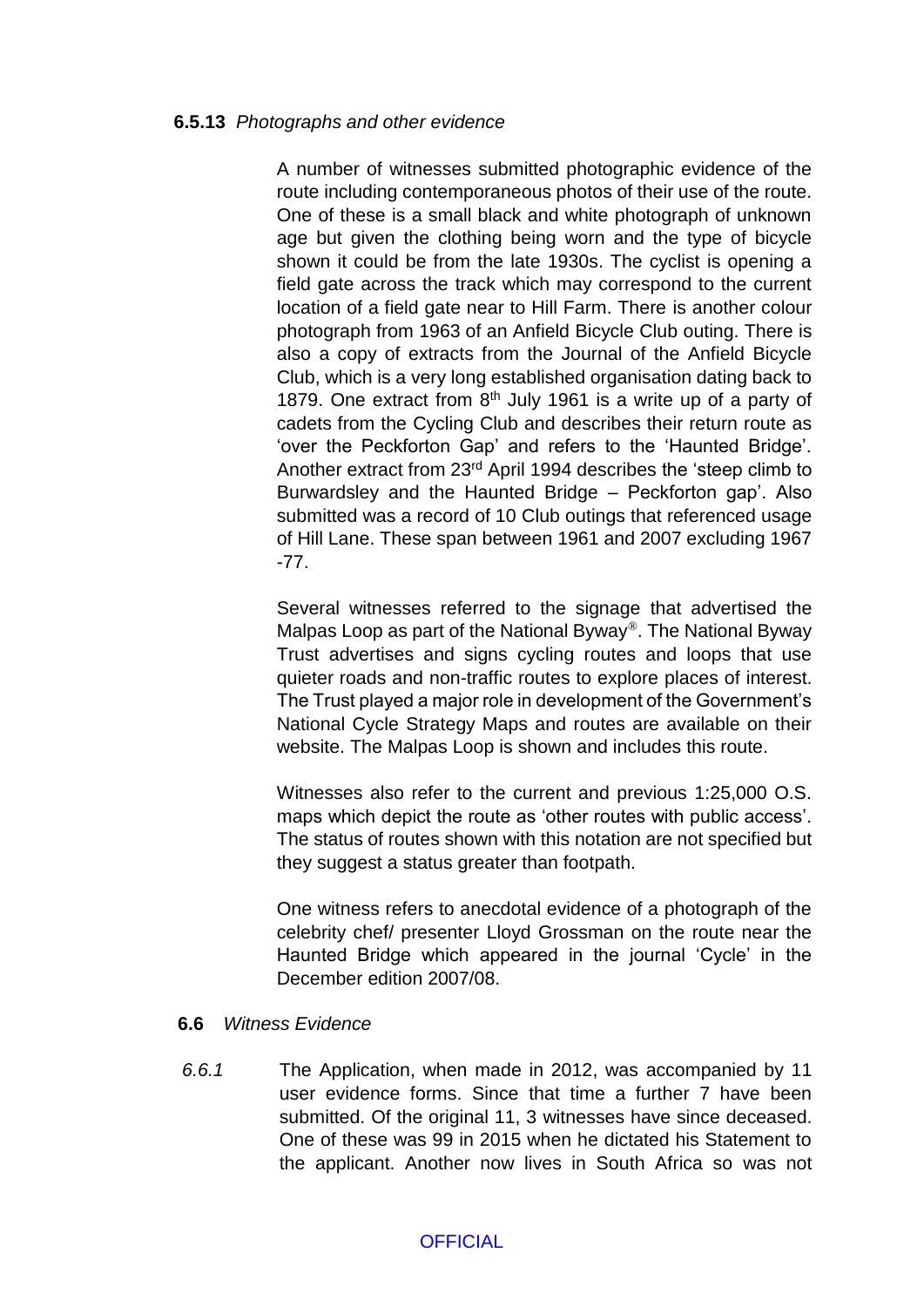contacted to be interviewed. Further evidence from additional users was offered but not taken up. In total 8 witnesses were contacted to be interviewed by telephone and all but one responded and were subsequently spoken with. Of the 7 who were interviewed, 6 signed and returned their statements. The route was found to be popular with the cycling clubs and so most of the witnesses are based on the Wirral or around Chester, with others being based in North Wales and a few in Cheshire East. A chart illustrating the user evidence from the total number of 18 witnesses is attached as Appendix 2.

- *6.6.2* For restricted byway rights to have come into being through long usage, a twenty year period of use by cyclists must be identified. The date of challenge appears to have been the erection of signs indicating 'permissive bridleway – no bicycles/motorbikes'. In 2010 the Peckforton Estate entered a permissive path agreement with Cheshire East Council to allow the use of the route by horse riders but specifically excluded cyclists. This appears to be the same date that these signs appeared. If 2010 is the date of challenge, then the twenty years leading up to this is the period of use that is significant.
- *6.6.3* The use of the route has been entirely recreational aside from one local witness who claims to have used the route in a vehicle from 1993, on occasions, as a short cut to their property. This happened up to the point when the metal barrier was locked. The route forms a significant link between two sections of adopted road and is the only direct link between the villages of Peckforton and Burwardsley. There was no evidence submitted from horse riders, possibly because they have enjoyed permissive access since 2010 to 2020. The details of any renewal of the permissive agreement are still being reviewed. If the route is found to have higher status than footpath, i.e., restricted byway, then horse riders will have statutory rights of use and a permissive agreement will not be renewed. Cyclists' use has been enjoyed over a long period, from at least 1936 according to one witness. Another witness recalled that their parents had used the route in the 1930s. Another witness was introduced to the route by friends they made whilst on a cycling holiday. These anecdotes demonstrate a wider knowledge and use of the route by cyclists. The use continues to this day.
- *6.6.4* Due to the nature of the evidence, i.e., from cycling club members, the use is regular but infrequent. Most witnesses are members of either the Chester and North Wales Cycling Club or the Anfield Bicycle Club. A number of users claim to have used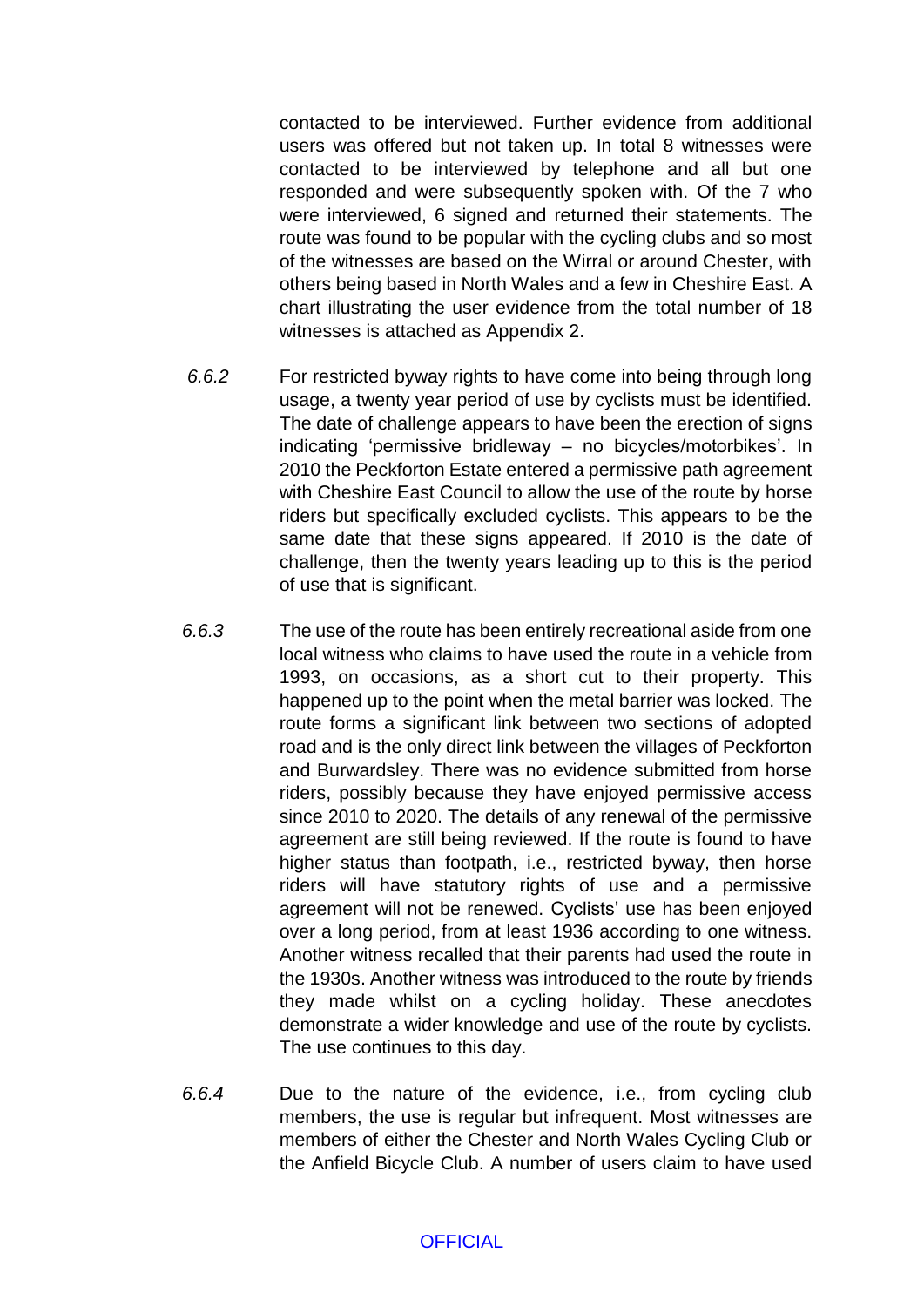the route 2/3 times a year, one 4 times a year, whilst others are more infrequent and may have used the route a dozen or so times over a period of 50 years. Most of the use has been as part of a cycle club outing which would often commence on the Wirral and cycle out to a Cheshire venue undertaking a circuit en route. When cycling this route, the riders would often stop at the Pheasant Inn or the Candle Factory in Burwardsley for refreshments.

- *6.6.5* None of the witnesses interviewed had been challenged in their use of the route or met anyone claiming to be a tenant or landowner. The first point of challenge were the signs believed to have appeared in 2010. Of those interviewed, a few had seen other users aside from walkers when they were there. The route provides a challenge to the cyclist when approaching from Peckforton given the steepness of the hill, however many witnesses no longer ride the route in this direction due to the deterioration of the surface cobbles. It is believed that this has occurred due to the off road driving training in 4x4 vehicles that is undertaken on the route. There are warning signs on the metal barrier referring to this use. This is private use facilitated by the Peckforton Estate. The route is also an attractive off road lane with added interest provided by the sandstone 'haunted bridge'. It is also referred to as the Elephant Track as there is a stone elephant near the access track to Peckforton Village Hall, which is at the start of Hill Lane off Stonehouse Lane. There is also a cottage at the Burwardsley End of Hill Lane called 'Elephant Track Cottage'. All the witnesses interviewed were of the opinion that the route was a bridleway and had never sought permission as they believed it was not required.
- *6.6.6* Of the witnesses represented in the user evidence chart at Appendix 2, 10 have acquired use of the route over the full 20 year period as required by s.31 (1) of the Highways Act 1980 as set out in paragraph 5.3.3. Of those 10 witnesses, 6 attest to having use over a period of 50 years or more. A further 6 users claim use of the route for some part of the relevant 20 year period. Use is evidenced as commencing in 1936, with no use demonstrated during the period of the 2<sup>nd</sup> World War when the population would have been occupied in the war effort.

## **6.7** *Conclusion*

*6.7.1* The documentary evidence considered in this case demonstrates the existence of the route as a bounded lane of a status higher than footpath from 1777 where it is depicted on Burdett's map as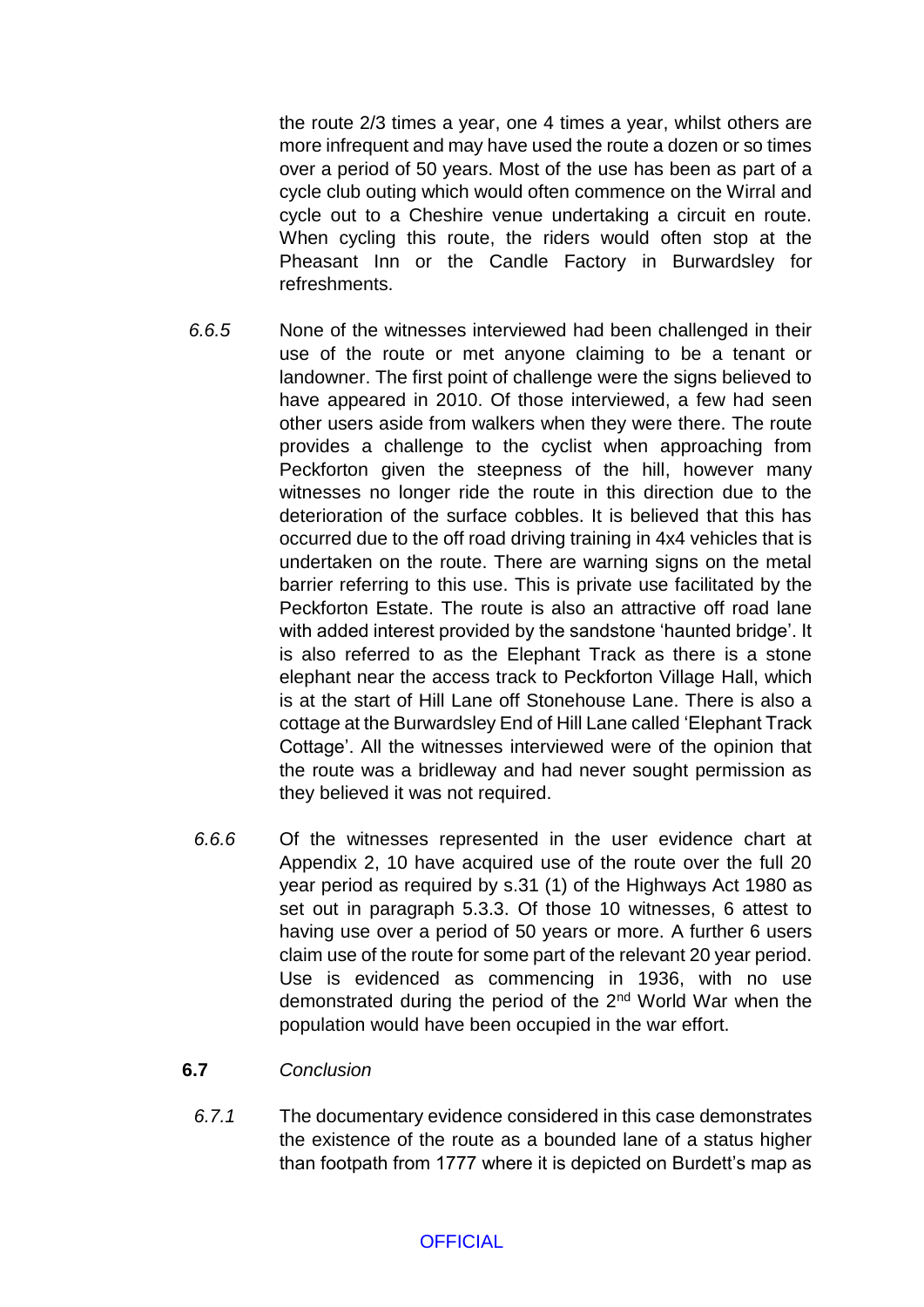a cross road. There is a consistency of the depiction of the route as a cross road through the County Map series. These provide evidence of the reputation of the claimed route as a public highway but cannot be considered conclusive as to status. Through the Ordnance Survey and Bartholomew's maps the route is consistently shown as a bounded lane with no restrictions. It is referenced as 'Road' on the O.S. book of reference and shown as useable route on the Bartholomew's maps which were specifically of interest to cyclists. Consequently, there is clear evidence of an unrestricted physical thoroughfare with the capability of accommodating use of a higher status than purely pedestrian.

- *6.7.2* Under s.31(1) of the Highways Act 1980 a right of way can come into being by prescription unless there is evidence to the contrary. The use of the route by cyclists can be demonstrated by the witness evidence over the 20 year period 1990 to 2010. This use can also be supported by the significant length of use up to this period. The use provided is not frequent, but it is regular and as it covers a long time period can be considered suitable for the acquisition of rights to have been demonstrated.
- *6.7.3* The evidence in support of this application must show, on the balance of probabilities, that restricted byway rights subsist along the claimed route. The balance of user evidence supports the case that a restricted byway subsists along the routes A-B (Plan No. WCA/023); therefore, it is considered that the requirements of Section 53(3)(c)(ii) have been met and it is recommended that a Definitive Map Modification Order is made to upgrade Public Footpath, Peckforton no.15 to restricted byway and thus amend the Definitive Map and Statement.

## **7. Consultation and Engagement**

- **7.1** Consultation letters and a plan of the claimed route were sent out to the Ward Member: Parish Council: User Groups/Organisations: statutory undertakers and landowners on the 9<sup>th</sup> March 2020. Further letters were sent to the landowners via the Estate Manager and an email to the Agent, Strutt and Parker, in September 2021 as nothing had been heard.
- **7.2** There were no responses from the consultees**.**
- **7.3** The Landowners agents were in contact after the second letters were sent, to say that they had no comment to make on the application. Further to this an e-mail with a letter and attachments was received on the 22<sup>nd of</sup> February from the agents. The letter stated that the route has been used from time to time by people on bicycle with the permission of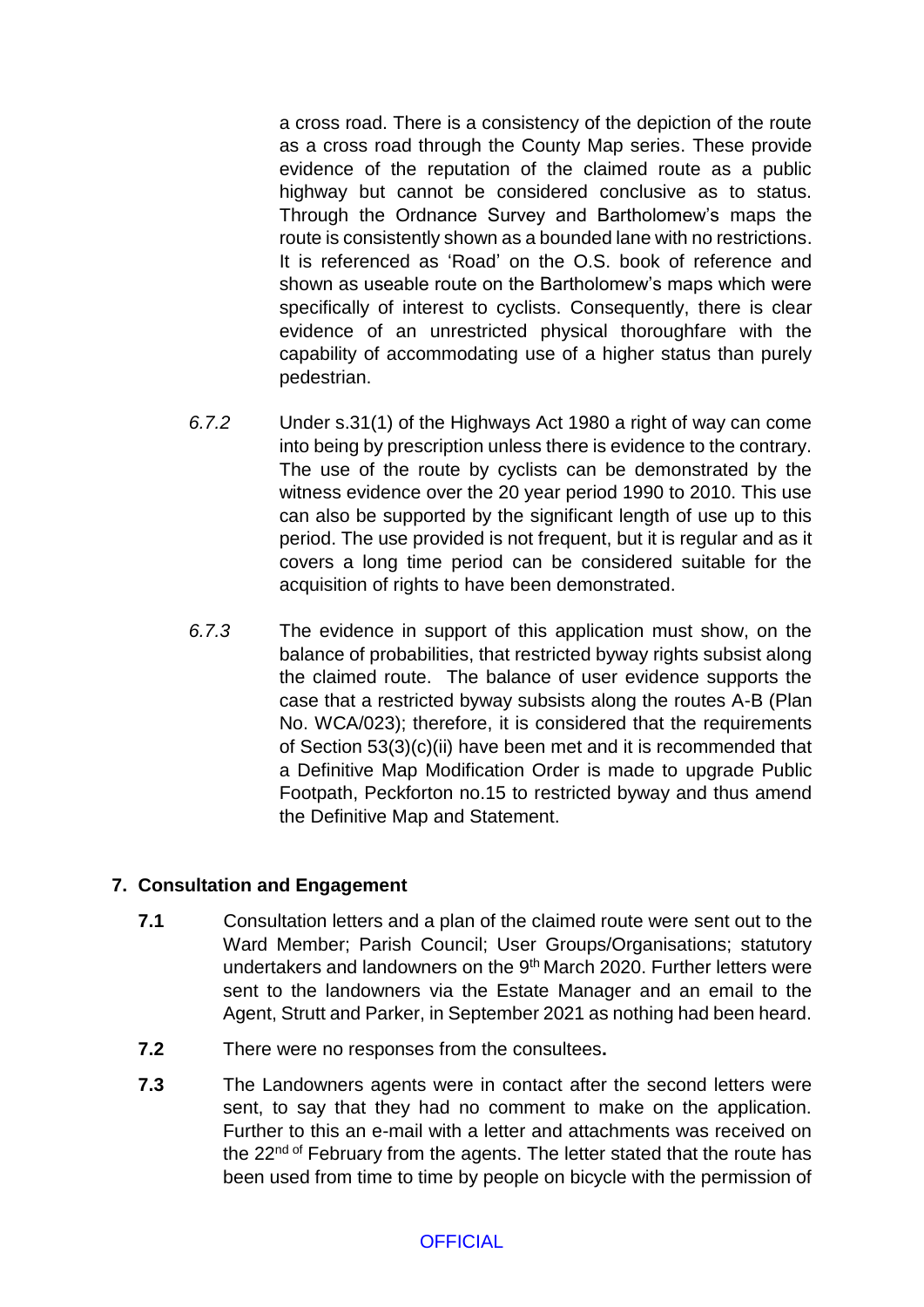the Estate. A letter is enclosed from a member of the CTC seeking and being granted permission to use a route through the Estate. However, it should be noted that the letter specifically referred to the Sandstone Trail and a route from Beeston to the Pheasant Inn. This can be identified as Peckforton FP 1. The Estate also requested that we consider the increased burden of responsibility on them if the footpath is upgraded to restricted byway and the likely increase in management difficulties.

## **8. Implications**

## **8.1. Legal**

*8.1* Under section 53 of the Wildlife & Countryside Act 1981 (WCA), the Council has a duty, as surveying authority, to keep the Definitive Map and Statement under continuous review. Section 53 (3) (c) allows for an authority to act on the discovery of evidence that suggests that the Definitive Map needs to be amended. The authority must investigate and determine that evidence and decide on the outcome whether to make a Definitive Map Modification Order or not.

*8.2* Upon determination of this application, the authority must serve notice on the applicant to inform them of the decision. Under Schedule 14 of the WCA, if the authority decides not to make an order, the applicant may, at any time within 28 days after service of the notice, appeal against the decision to the Secretary of State. The Secretary of State will then consider the application to determine whether an order should be made and may give the authority directions in relation to the same.

*8.3* Legal implications are also included within the report.

## **8.2. Finance**

*8.2.1* If objections to an Order lead to a subsequent hearing/inquiry, the Council would be responsible for any costs involved in the preparation and conducting of such.

# **8.3. Policy**

*8.3.1* There are no direct policy implications of this report.

# **8.4. Equality**

*8.4.1* The legal tests under section 53 of the Wildlife & Countryside Act 1981 do not include an assessment of the effects under the Equality Act 2010.

## **8.5. Human Resources**

*8.5.1* There are no direct implications for Human Resources

## **8.6. Risk Management**